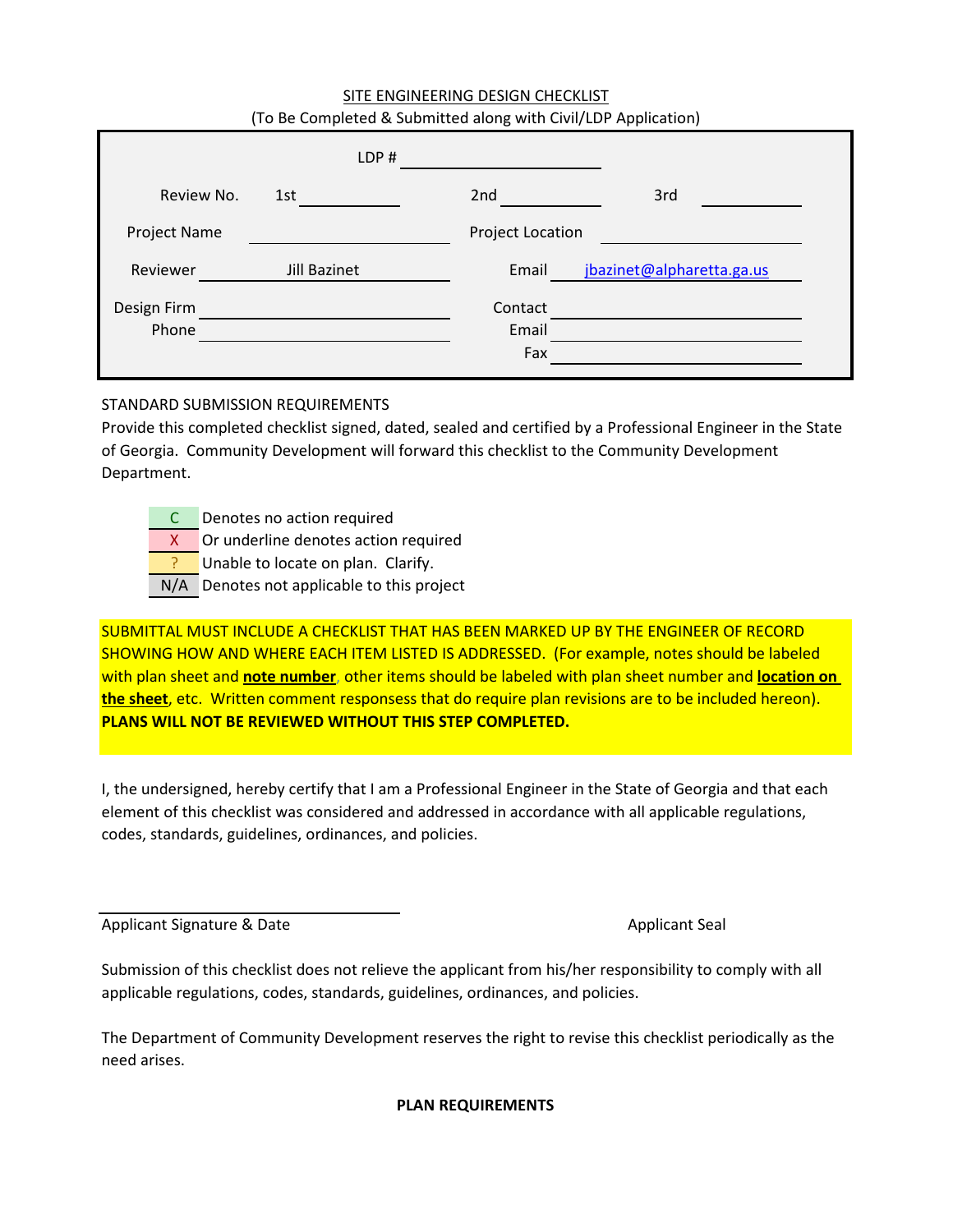## **Cover Sheet**

- A. Vicinity Map
	- 1 Legible scale
	- 2 Site perimeter outlined and labeled. (hatching to distinguish site)
	- 3 Street names
	- 4 North Arrow
- B. Title Block
	- 1 Name of project
	- 2 Name, address, phone number of firm responsible for preparing the plan
	- 3 Date original plan was prepared
	- 4 Scale
	- 5 Sheet number
	- 6 Revision date
- C. General Notes
	- 1 Narrative stating purpose of the plan.
	- 2 Site acreage
	- 3 Total disturbed acreage
	- 4 Percent impervious for the site
	- 5 Boundary Survey date and source
	- 6 Topo benchmark location and elevation (Include Datum)
	- 7 Name, address, phone number of owner of record
	- 8 Flood hazard statement with most current (FEMA) FIRM panel number (9/18/13).
- D. Index of Sheets
- E. Call Before You Dig Logo and note (cover)
- F. Ensure Maps, drawings, and supportive documentation bear signature and seal of professional engineer, site surveys bear signature and seal of licensed surveyor, and erosion control plans bear signature and seal of engineer, surveyor, architect, or landscape architect in the State of Georgia. Will check at final sign off.
- G. Provide an encroachment agreement from adjacent properties for off-site work, ingress/egress site access agreement, approval from DOT for site entrance.
- H. Provide/correct hydrologic analysis and design for 1, 2, 5, 10, 25, 50, and 100-year storm events on all detention facilities and design for runoff reduction and/or water quality control devices (See Stormwater Design Checklist.)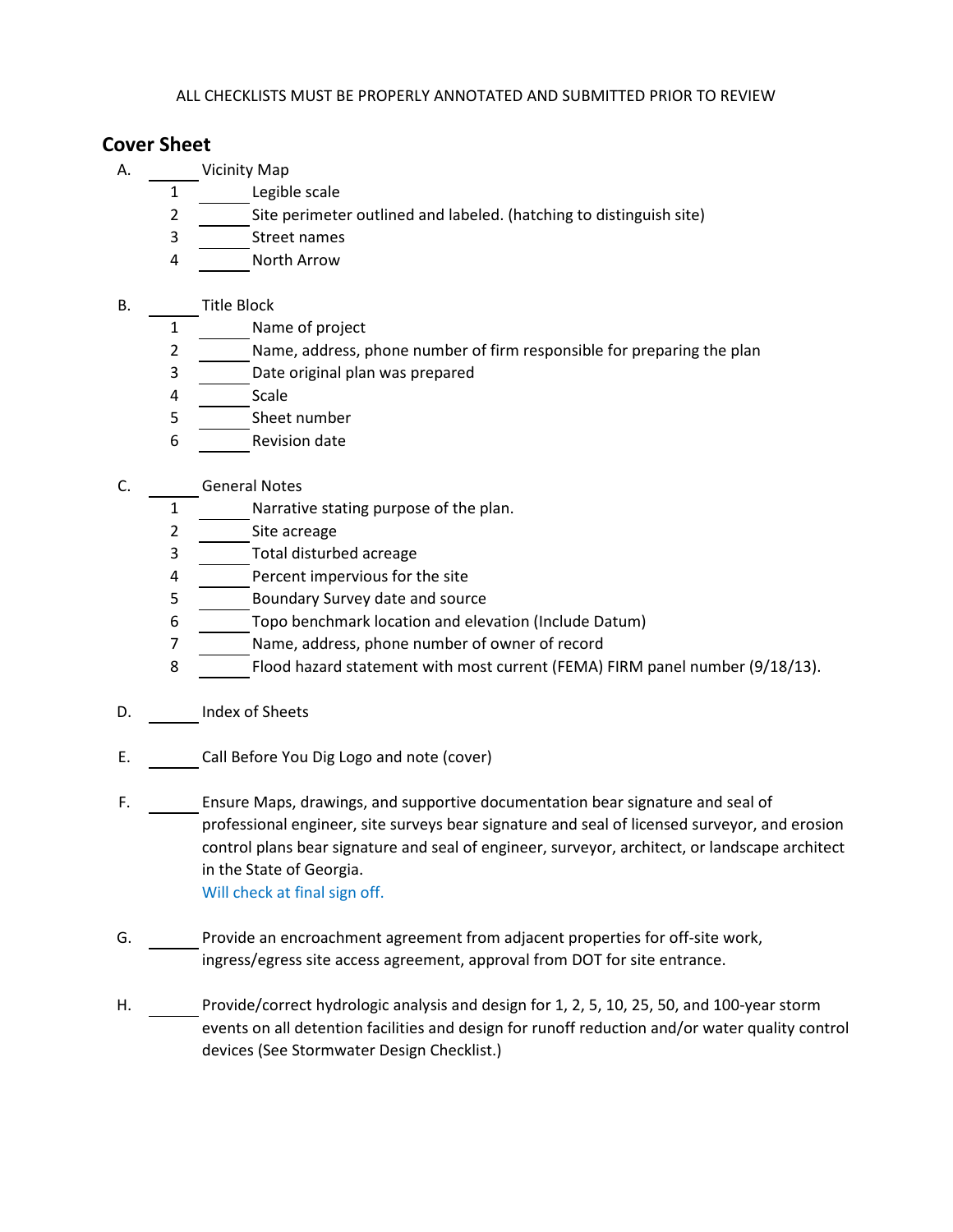## **All Plan Sheets**

- A. North Arrow (on all plans) Graphic Scale (max. 1"=100')
- B. Graphic Scale (max. 1"=100')

# **Site Plan / Existing Conditions Plan / Survey**

- A. Site boundary survey and topo.
- B. Legend for all symbols used
- C. Date and source of survey, topo benchmark reference, boundary legal description, adjacent property owners. Include lot lines with dimensions to the nearest one-tenth foot, bearings, and distances.
- D. Include all streets with names, widths, and location of R.O.W.
- E. Label all existing structures and their use.
- F. Locate all utilities (must be on site plan unless argument made by applicant and accepted by accepted by city) and provide the names of the utility providers.
- G. Label entrance dimensions and radii.
- H. Street centerline stations, vertical & horizontal curve data
- I. Provide pavement details/ specifications for all public roads, including acceleration/ deceleration lanes.
- J. Callout entrance details 951, utility detail 400/401, curb & gutter detail 901, handicap ramp detail 902, street sign detail 900. GDOT A4 (detectable warnings) Provide details for each.
- K. Locate all existing or proposed well or septic systems.
- L. Delineate and label land to be reserved or dedicated for public use.

## **Grading Plan / Stormwater Management Plan**

- A. Existing and proposed topography at 1-foot intervals for ground slopes < 2% and 2-feet intervals for slopes > 2%. Existing topo shall extend a minimum of 50' beyond the property line.
- B. Existing and proposed spot elevations at all high and low points and elsewhere as necessary with associated flow arrows to illustrate drainage patterns.
- D. Base of fill slopes steeper than 3:1 must terminate a safe distance from all property lines to allow for constructability and not to affect adjacent property owners.
- E. Check that the limits of grading, retaining walls, and sediment control practices are constructible within the limits of disturbance and the designated resources to be protected.
- F. Delineate FEMA and City Special Flood Hazard Area and floodway. (100-year floodplain) Provide LOMA and compensatory cut info as required for encroachment
- G. Delineate future floodplain
- H. Delineate wetlands
	- Provide copy of all regulatory documentation permitting any proposed impacts
- I. Delineate 50-foot undisturbed buffer along non-perennial streams measured horizontally from the wrested vegetation. Delineate 100-foot undisturbed buffer along perennial streams.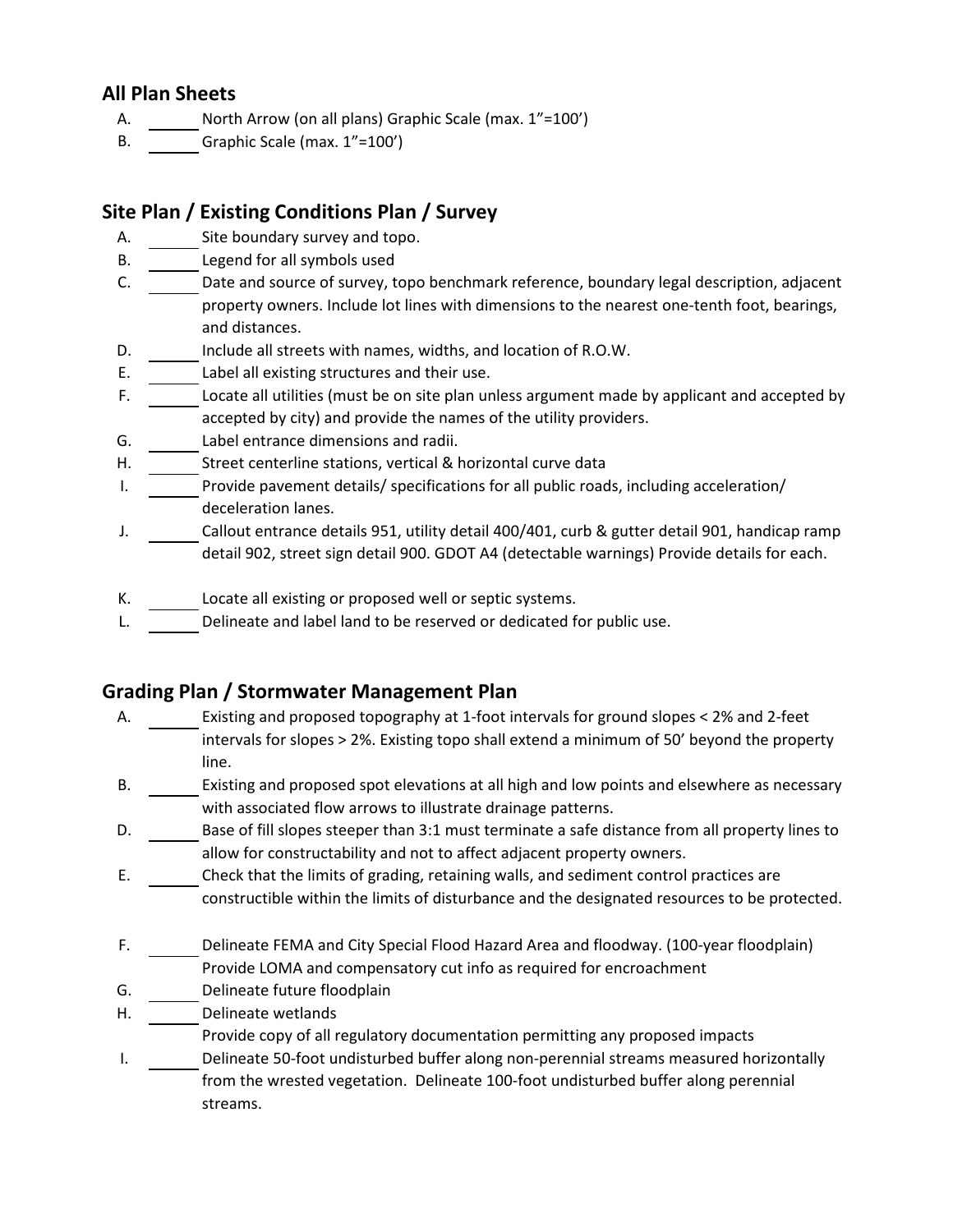- J. Delineate 75-foot impervious setback along non-perennial stream measured from the wrested vegetation. Delineate 150-foot impervious setback along perennial streams.
- K. If stream buffer encroachment is proposed, provide necessary variance approval from City, State and Corps of Engineers as applicable.
- L. Location and labeling of Specimen trees and critical root zones. Must be on grading plan.
- M. Finished floor elevation of any structure shall be a minimum of three (3) feet above the 100 year flood elevation.
- N. Volume of cuts and fills
- O. Minimum grade of 1% in pervious areas and ½% in impervious areas
- P. Provide all necessary details for retaining walls, conc. encasement, etc. If a retaining wall is proposed over 4'-0" in revealed height, include the structural design signed, dated, and sealed by a Georgia P.E.
- Q. Provide elevations for top & bottom of all retaining walls.
- R. Delineate and label all existing or proposed utilitye easements (sanitary sewer, public service utility rights-of-way, and off-site easements, landscape buffers)
- S. Existing and proposed location of sanitary sewer pipes and structures with pertinent information (pipe sizes and material, structure tops and inverts). Must be on grading plan.
- T. All pipe systems
	- 1 Complete layout with top and invert elevations labeled on all inlets and junction boxes. (specify type of inlet or junction box) Existing and proposed
	- 2 Pipe profiles including pipe size, invert elevations, structure labels, structure elevations, pipe materials, slopes, 25 year HGL, crossing utilities and horizontal & vertical scale
	- 3 Minimum ground cover 1 foot or ½ the pipe diameter
	- 4 Pipe chart showing design for 25-year storm event on street structures, secondary collection systems and sizing of site pipes including drainage area, coefficient of runoff, intensity, flow, velocity, hydraulic grade, and capacity
	- 5 Stormwater pipe minimum 18"diameter, continuous length less than 300 feet, slope greater than 1%.
	- 6 Pipe materials: RCP within public R.O.W, outside of R.O.W. all metal pipes fully bituminous, asphalt or aluminum coated with paved inverts. For HDPE pipe, provide details and installation specifications.
	- 7 Catch basins and drop inlets/ drains should be at lowest collection point for runoff; open drains shall be a minimum 40 feet from any building.
- U. All open channel systems
	- 1 Cross-section detail consistent with grading plan
	- 2 Sizing criteria; depth, bottom width, top width, length, flow capacity
	- 3 Lining type and detail if applicable
	- 4 Grading plan showing proposed contours and location of cross-section
- V. Provide headwall, discharge outside building setback or minimum 30 feet from dwelling, discharge outside of fill slopes, discharge to natural drainage or other drainage system.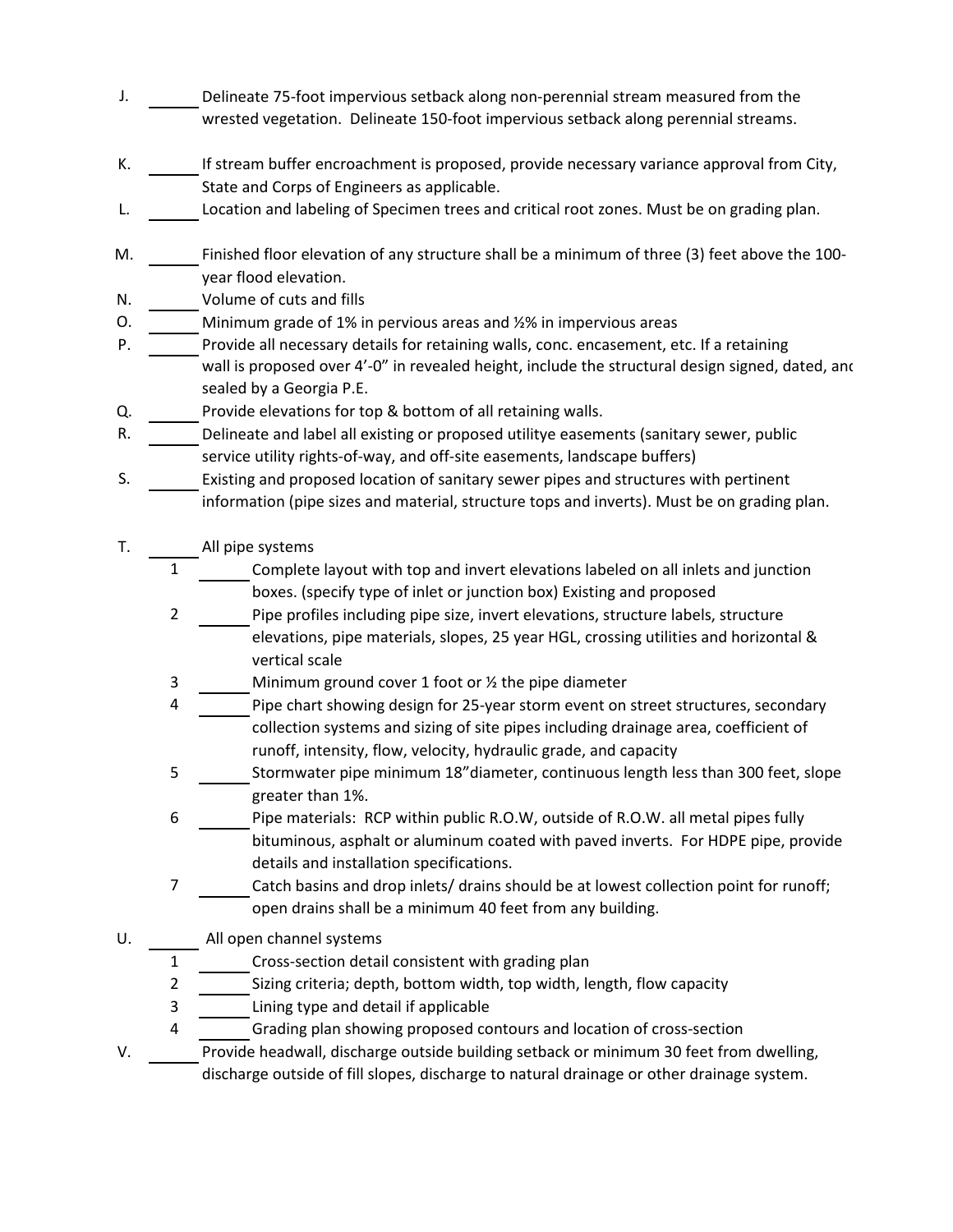- W. Eliminate proposed concentrated discharge from site where existing condition is sheet flow.
- Y. Location of BMPs for runoff reduction, water quality control, detention.
- Z. Delineate and label of all easements needed for inspection and maintenance of drainage system, stormwater management facilities, and BMP's.
	- 1 Minimum 20' wide emergency drainage easement shall be given on all drainage systems (open/closed), which lie outside the normal right-of-way.
	- 2 Minimum 10' access/maintenance easement around stormwater management facility.
- AA. Storm drainage structures are not allowed within the radius of a curb.
- BB. Detailed construction specifications/sequence specific to the BMP
- CC. Provide off-site easements from adjacent property owners affected by off-site drainage from proposed development.
- DD. Additional Comments:

### **Erosion and Sediment Control Plan**

- A. If over 1 ac use the appropriate state NPDES construction checklist
- B. If under 1 ac but within 200 feet of perennial stream complete \* items

#### **For projects under 1 acre and not within 200 feet of perennial stream:**

- C. Provide name and 24-hour telephone number of local contact responsible for the development's erosion and sediment control.
- D. Delineate all State waters within 200 feet of site
- E. Include construction schedule with timing of start/end dates for clearing/grading, construction activities, and erosion control maintenance.
- F. Erosion and Sediment Control plans should be phased (minimum of 3 phases).
- G. Limits of disturbance (on Erosion Control plans)
- H. Delineate drainage basins on initial phase erosion control sheet and note acreage for each basin. Update basin acreage and delineation on intermediate and final phases as they are altered.
- I. Provide 67 cubic yards per acre drained sediment storage for each stage of construction. Include specific design information and calculations for all structural measures on site, such as temporary sediment basins, retrofitted detention ponds, and excavated inlets.
- J. When discharging from sediment basins and impoundments, permittees are required to utilize outlet structures that withdraw water from the surface, unless infeasible. If outlet structures that withdraw water from the surface, such as skimmers, are not feasible, a written justification must be included on the plans.
- K. Show 25-year storm water velocity at all headwalls and provide appropriate outlet protection to provide non-erosive conveyance (provide stone size, apron length, width, and depth for St). Aprons shall be constructed with no slope along its length (0.0% grade).
- L. Include all applicable uniform structural coding symbols. Provide symbol legend.

|  |  | Cd Cr Dn1 Gr Re Sd2 Sd3 Sk Su |  |       |  |
|--|--|-------------------------------|--|-------|--|
|  |  | Ch Dc Dn2 Lv Rt Sd4 Sr Tp     |  |       |  |
|  |  | Co Di Ga Rd Sd1-S             |  | St Wt |  |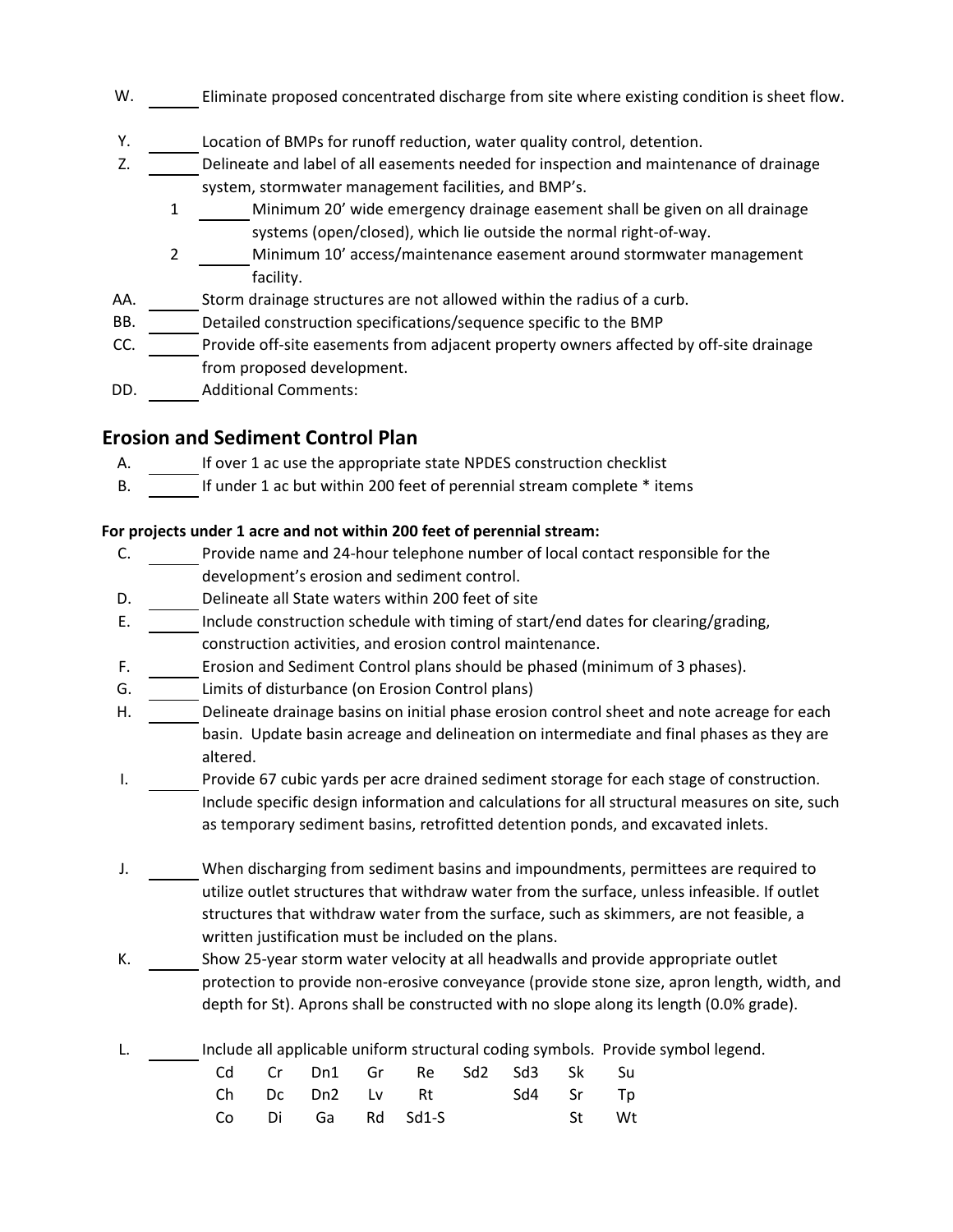- M. Include all applicable vegetative coding symbols:
	- Bf Ds1 Ds2 Ds3 Ds4 Du Ss Fl-Co Tac Sb
- N. Include all necessary details for erosion control practices that conform to or exceed standards in the Manual for Erosion and Sediment Control in Georgia (most current edition).
- O. Include a vegetative plan for all temporary and permanent vegetative practices including species, planting dates, seeding, fertilizer, lime and mulching rates. Vegetative plan must show options for year-round seeding.

#### **For projects under 1 acre and not within 200 feet of perennial stream add notes:**

- P. Sediment storage volume must be in place prior to and during all land disturbing activities until final stabilization of the site has been achieved.
- Q. Professional Engineer has visited the proposed site. (Include P.E. seal and signature.)
- R. Additional Comments:

### **Notes**

- A. For sites with over 1 acre disturbed area, provide note: Two copies of the NPDES Notice of Intent must be provided to the Land Disturbance Inspector prior to initiating construction.
- B. For sites requiring NPDES permit coverage, provide note: If Primary Permittee changes during the course of a project, the new Primary Permittee must submit copies of the new NOI to the City of Alpharetta Land Disturbance Inspector.
- C. All areas to receive structural fill to be cleared, stripped and free of topsoil, roots, stumps, and all other deleterious material. Structural fill to be clean from organics and all other deleterious material. Fill to be placed in maximum 8" lifts and compacted to at least 95% standard proctor maximum density and to within 3%+ of the optimum moisture content, unless otherwise specified in the project geotechnical report or by the project geotechnical engineer. All fill soils to be placed under the observation of the project geotechnical engineer. Documentation of compaction testing shall be provided to Land Disturbance Activity Inspector for all roadway construction in right-of-way. (Including deceleration lane) Contact Land Disturbance Activity Inspector prior to construction for further testing requirements.
- D. Failure of the contractor to perform the prescribed erosion control practices shall result in the immediate issuance of a stop-work order for the project site, pursuant to UDC 3.1.1.F.2.d.
- E. Maintenance of all soil erosion and sedimentation control practices, whether temporary or permanent, shall be the responsibility of the owner.
- F. All disturbed areas must be vegetated within 14 days of final grade.
- G. All fill slopes shall have silt fence at the toe of the slope.
- H. This site does not contain any state waters or wetlands. (if applicable)
- I. The escape of sediment from the site shall be prevented by the installation of erosion and sediment control measures and practices prior to, or concurrent with, landdisturbing activities.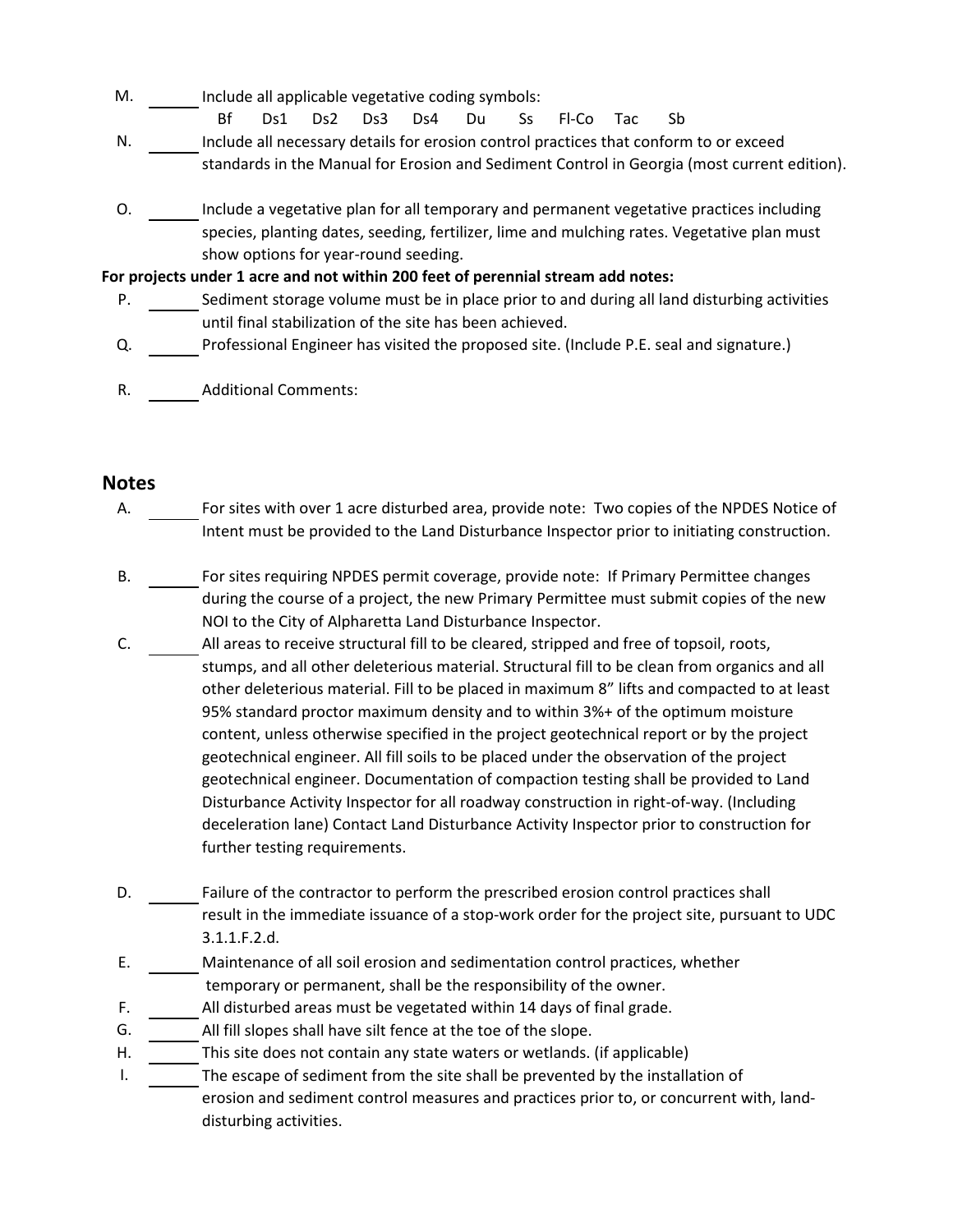- J. Erosion control measures will be maintained at all times. If full implementation of the approved plan does not provide for effective erosion control, additional erosion and sediment control measures shall be implemented to control or treat the sediment source.
- K. The Contractor shall remove sediment once it has accumulated to one-half the original height of the silt fence used for erosion control.
- L. Maximum cut or fill slopes are 2 horizontal: 1 vertical.
- M. Any disturbed area left exposed for 14 days shall be stabilized with mulch or temporary seeding.
- N, All silt fence shall be Type S.
- O. The construction exit shall be maintained in a condition, which will prevent tracking or flow of mud onto public right-of-way. This may require periodic top dressing with stone, as conditions demand. (All materials spilled, dropped, washed, or tracked from vehicle or site onto roadway or into storm drain system must be removed immediately by sweeping.)
- P. All storm drains and drop inlets will have 4" permanent pollution prevention markers installed prior to inspection. Markers are available at City of Alpharetta Community Development Department 678-297-6070.
- Q. The owner will maintain storm water runoff controls at all times. Additional controls will be installed if determined necessary by City inspection.
- R. Irrigation systems are not allowed within the public right-of-way.
- S. At least one person on a project or site must have completed the Level 1A Erosion Education & Training Course and be certified by GSWCC.
- T. Subcontractors must complete either Level 1A Erosion Education & Training Course or attend Subcontractor Awareness seminar.
- U. Landscaping, fencing, or safety benches per Georgia Stormwater Management Manual required around stormwater management facilities.
- V. The City will require a maintenance bond to remain in place on all public
	- improvements (including but not limited to curb and gutter, sidewalk, pavement and base, pavement markings and street signs or signalization, the entire project storm system both inside and outside right-of-way, detention and water quality devices) for a minimum of one (1) year after final plat sign-off or until the final certificate of occupancy is issued, whichever is longer. This bond should be granted for one-year and renewed until the final certificate of occupancy is issued.
- W. No wells or septic systems are proposed or exist on site. (if applicable)
- X. A separate building permit will be required. All walls over 4'-0" require fencing or acceptable dense vegetation at the top per UDC Article IV 4.4.5J.
- Y. All Metal pipes to be fully bituminous, asphalt or aluminum coated with paved inverts. All storm structures in right-of-way to have paved inverts.
- Z. Contractor must attend City of Alpharetta Pre-Construction Class prior to site initiation.
- AA. Erosion control matting shall be installed on all slopes 3:1 and steeper.
- BB. Approved plans must be kept on site at all times.